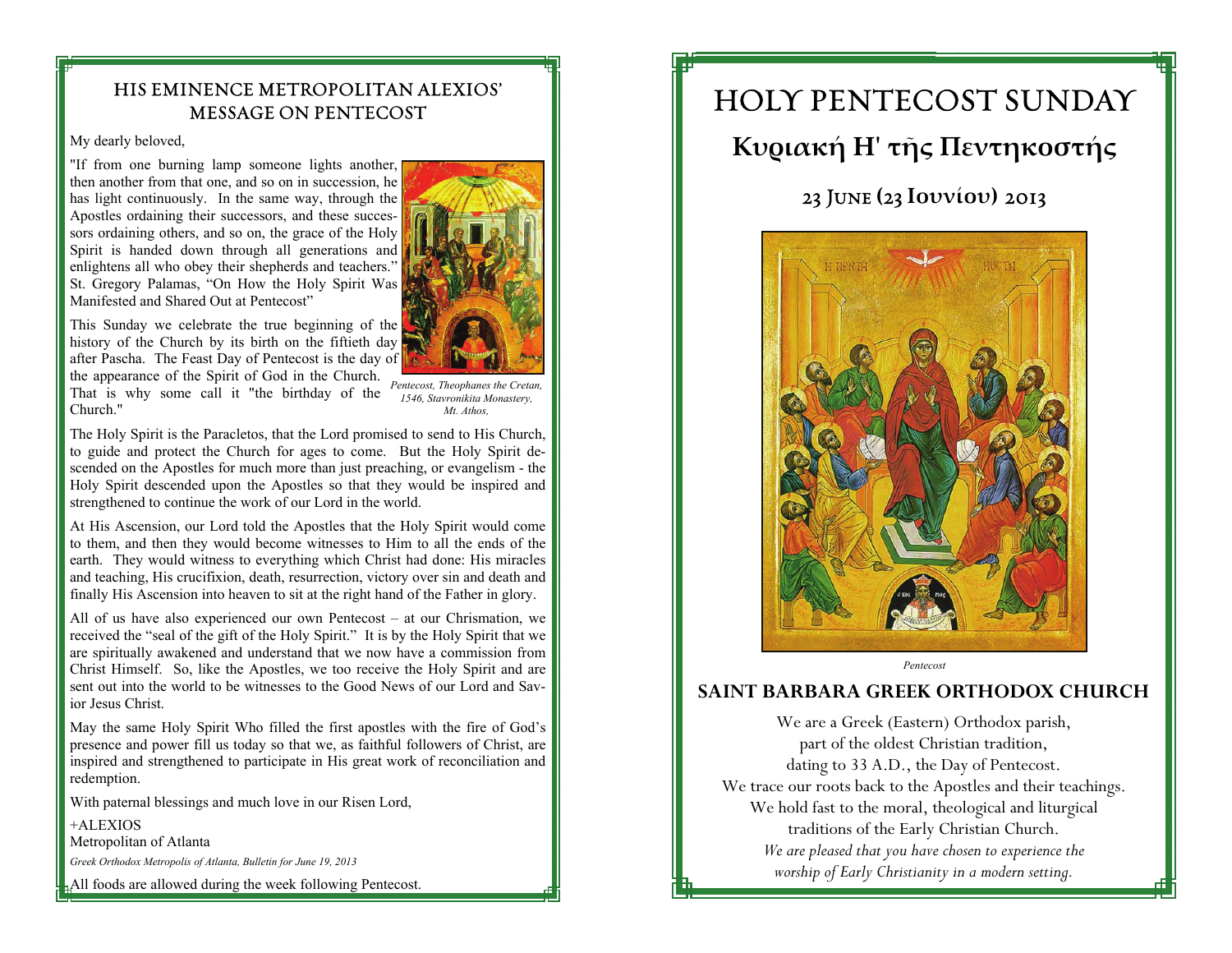# WELCOME TO OUR CHURCH

## TO OUR SAINT BARBARA VISITORS GUIDELINES FOR RECEIVING HOLY COMMUNION

Thank you for visiting Saint Barbara Church. We pray your time at worship is encouraging and uplifting. The Orthodox Church has always held the Eucharist as the culmination of our spiritual relationship with Christ. Because of this, if you are not a baptized Orthodox Christian or have not been received by the Church by means of Holy Chrismation, we ask that you observe during communion this morning.

Please feel free to come up at the end of the service and receive some blessed bread from the priest. While this is not considered the Eucharist, it is our way of assuring no one leaves church 'hungry'. Should you desire to learn more about the Orthodox Church, please call the Church office to arrange an appointment with Father Stavroforos.

**Note: The Communion Hymn is on page 97 in the Divine Liturgy Hymnal.** 

## CHRISMATION NAMES & NAME DAYS

In Orthodox countries, at Baptism (or Chrismation, if an adult) you are given a Christian Saint's name. This is the name you give to the priest when receiving communion. The name is a Christian Saint's name, because God recognizes their names. Each Saint is celebrated on a particular day, the Saint's Name Day. When you receive your name, your Saint's Name Day becomes **your** Name Day. In lieu of birthdays, especially after the age of twelve, Orthodox Christians celebrate their Name Day.

> *For those celebrating a Name Day this week we wish you Chronia Polla "Many years"*

## **ON SUNDAY, JUNE 23, 2013, WE COMMEMORATE:**



St. Agrippina the Martyr of Rome (left)

Holy Martyrs Aristocleus the Priest, Demetrius the Deacon, and Athanasius the Reader

Holy New Martyrs Archpriest of Crete Gerasimus, Knossos Neophyte, Xepponessos Ioachim, Lampe Hierotheus, Seteia Zacharius, Kisamos Melchisadek, Piopoleos Kallinicus and Those Martyred with Them (1821-1822)



St. Mark, Bishop of Ephesus (right)

# HOLY PENTECOST SUNDAY

**Festal Eothinon Divine Liturgy Hymnal (Hymn of Pentecost) Pages 115—16 (Blessed Are You O Christ)** 

### **A Note about the Hymns of the Day**

Because the beautiful hymns in today's Divine Liturgy, the Apolytikion and Kontakion of the day and Troparion of the Church, are frequently sung in Greek, we include them in English for your understanding. They are sung as the priest returns to the Sanctuary at the Conclusion of the Small Entrance.



### **Apolytikion for Holy Pentecost**

Blessed are You, O Christ our God, who made fishermen all wise, sending upon them the Holy Spirit and, through them, netting the world. O Loving One, glory to You*. - © Narthex Press* 

Εύλογητός εἶ Χριστὲ ὁ Θεος ἡμῶν ὁ πανσόφους τοὺς ἁλιεῖς ἁναδείξας καταπέμψας αὐτοῖς τὸ

Πνεῦμα τὸ ἅγιον καὶ δι᾽ αὐτῶν τῆν οἰκουμένην σαγηνεύσας φιλάνθρωπε δόξα Σοι*. ‐ © Greek Standard Text*

Icon: *Pentecost, 14th c., Coptic with Byzantine Influence, Church of Saint Barbara, Cairo, Egypt* 

### **Apolytikion for St. Barbara**

"Let us honor the Holy Martyr Barbara, for as a bird she escaped the snares of the enemy, and destroyed them through the help and defense of the Cross." *- Antiochian Archdiocese & OCA* 



Βαρβάραν τὴν Άγίαν τιμήσωμεν, ἐχθροῦ γὰρ τὰς παγίδας συνέτριψε, καὶ ὡς στρουθίον ἐρρύσθη ἐξ αὐτῶν, βοηθεία καὶ

ὅπλω τοῦ Σταυροῦ ἡ Πάνσεμνος*. - © Greek Standard Text St. Barbara, c. 1516, Lucas Cranach the Elder* 

#### **Seasonal Kontakion in the Plagal of the Fourth Tone**

When the Most Hig[h came down and confounded tongues of men](http://www.stbarbarachurchnc.org/) (Babel), He divided the Nations. When He dispensed the Tongues of Fire, He called all to unity, and with one voice we glorify the Most Holy Spirit. *- © Narthex Press* 

Ὅτε καταβὰς τὰς γλώσσας συνέχεε, [διεμέριζεν](mailto:fatherstavroforos2012@gmail.com)  ἔθνη ὁ Ὕψιστος· ὅτε τοῦ πυρὸς τὰς γλώσσας διένειμεν, εἰς ἑνότητα πάντας ἐκάλεσε, καὶ συμφώνως δοξάζομεν τὸ πανάγιον Πνεῦμα. *‐ © Greek Standard Text*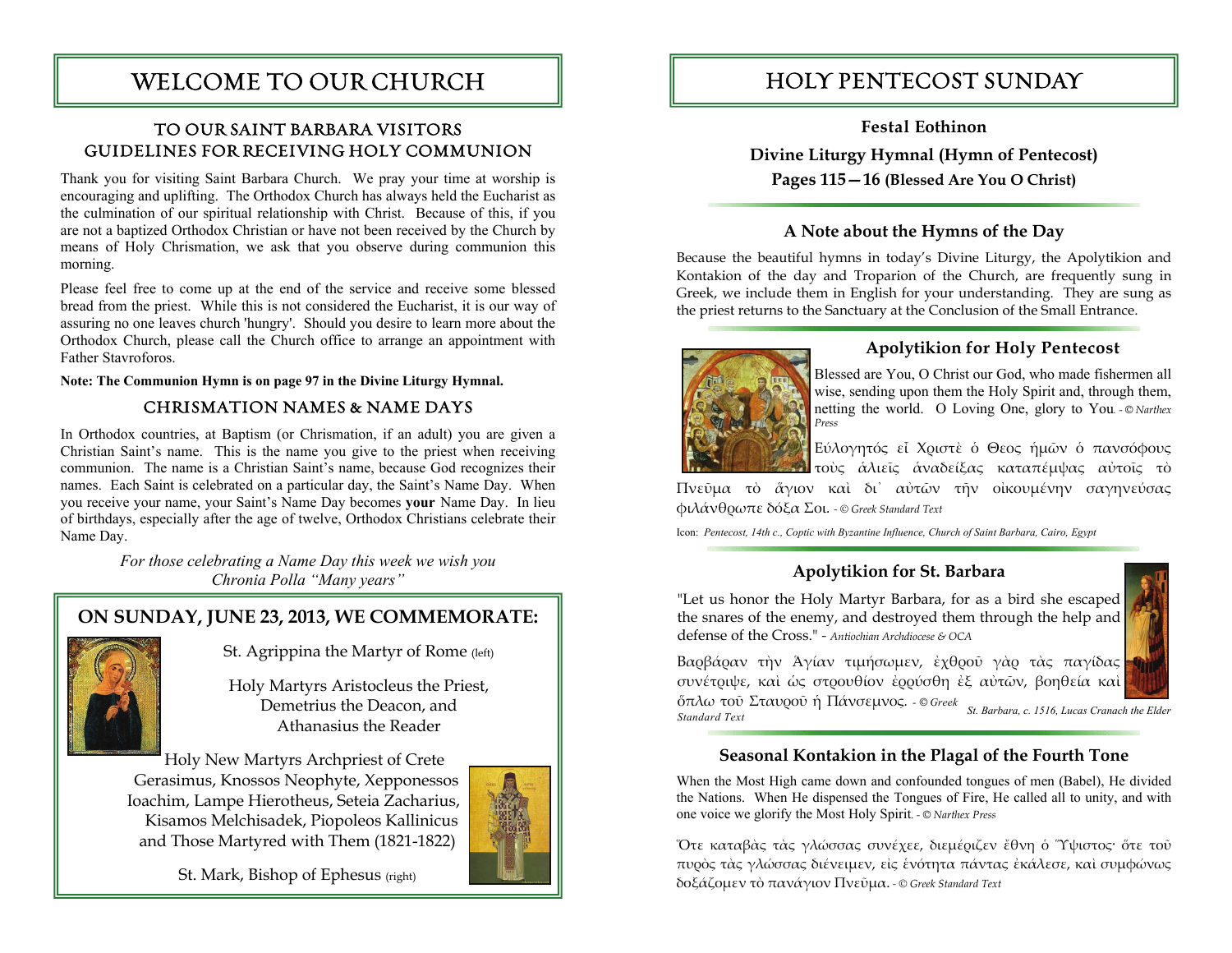

# **EPISTLE READING**

## **The Reading is from St. Luke's Acts of the Apostles 2:1-11**

*Descent of the Holy Spirit, Novgorod, Russia, 16th c.* 

#### **Their voice has gone out into all the earth. Verse: The heavens declare the glory of God (Psalms 18:4, 1)**

WHEN THE DAY of Pentecost had come, they were all together in one place. And suddenly a sound came from heaven like the rush of a mighty wind, and it filled all the house where they were sitting. And there appeared to them tongues as of fire, distributed and resting on each one of them. And they were all filled with the Holy Spirit and began to speak in other tongues, as the Spirit gave them utterance. Now there were dwelling in Jerusalem Jews, devout men from every nation under heaven. And at this sound the multitude came together, and they were bewildered, because each one heard them speaking in his own language. And they were amazed and wondered, saying, "Are not all these who are speaking Galileans? And how is it that we hear, each of us in his own native language? Parthians and Medes and Elamites and residents of Mesopotamia, Judea and Cappadocia, Pontos and Asia, Phrygia and Pamphylia, Egypt and the parts of Libya belonging to Cyrene, and visitors from Rome, both Jews and proselytes, Cretans and Arabians, we hear them telling in our own tongues the mighty works of God."

#### **Πράξεις Ἀποστόλων 2:1‐<sup>11</sup>**

#### **Εἰς πᾶσαν τὴν γῆν ἐξῆλθεν ὁ φθόγγος αὐτῶν. Στίχ: Οἱ οὐρανοὶ διηγοῦνται δόξαν Θεοῦ (ΨΑΛΜΟΙ 18:4, 1)**

</u>εν τῷ συμπληροῦσθαι τὴν ἡμέραν τῆς Πεντηκοστῆς, ἦσαν ἅπαντεςΝ ὁμοθυμαδὸν ἐπὶ τὸ αὐτό. Καὶ ἐγένετο ἄφνω ἐκ τοῦ οὐρανοῦ ἦχος ὥσπερ φερομένης πνοῆς βιαίας, καὶ ἐπλήρωσεν ὅλον τὸν οἶκον οὗ ἦσαν καθήμενοι. Καὶ ὤφθησαν αὐτοῖς διαμεριζόμεναι γλῶσσαι ὡσεὶ πυρός, ἐκάθισέν τε ἐφ<sup>&#</sup>x27; ἕνα ἕκαστον αὐτῶν. Καὶ ἐπλήσθησαν ἅπαντες πνεύματος ἁγίου, καὶ ἤρξαντο λαλεῖν ἑτέραις γλώσσαις, καθὼς τὸ πνεῦμα ἐδίδου αὐτοῖς ἀποφθέγγεσθαι. Ἦσαν δὲ ἐν Ἱερουσαλὴμ κατοικοῦντες Ἰουδαῖοι, ἄνδρες εὐλαβεῖς, ἀπὸ παντὸς ἔθνους τῶν ὑπὸ τὸν οὐρανόν. Γενομένης δὲ τῆς φωνῆς ταύτης, συνῆλθεν τὸ πλῆθος καὶ συνεχύθη, ὅτι ἤκουον εἷς ἕκαστος τῇ ἰδίᾳ διαλέκτῳ λαλούντων αὐτῶν. Ἐξίσταντο δὲ πάντες καὶ ἐθαύμαζον, λέγοντες πρὸς ἀλλήλους, Οὐκ ἰδοὺ πάντες οὗτοί εἰσιν οἱ λαλοῦντες Γαλιλαῖοι; Καὶ πῶς ἡμεῖς ἀκούομεν ἕκαστος τῇ ἰδίᾳ διαλέκτῳ ἡμῶν ἐν ᾗ ἐγεννήθημεν; Πάρθοι καὶ Μῆδοι καὶ Ἐλαμῖται, καὶ οἱ κατοικοῦντες τὴν Μεσοποταμίαν, Ἰουδαίαν τε καὶ Καππαδοκίαν, Πόντον καὶ τὴν Ἀσίαν, Φρυγίαν τε καὶ Παμφυλίαν, Αἴγυπτον καὶ τὰ μέρη τῆς Λιβύης τῆς κατὰ Κυρήνην, καὶ οἱ ἐπιδημοῦντες Ῥωμαῖοι, Ἰουδαῖοί τε καὶ προσήλυτοι, Κρῆτες καὶ Ἄραβες, ἀκούομεν λαλούντων αὐτῶν ταῖς ἡμετέραις γλώσσαις τὰ μεγαλεῖα τοῦ θεοῦ.

## **GOSPEL READING**

# **The Reading is from the Gospel of John 7:37-52; 8:12 HOLY PENTECOST SUNDAY**



On the last day of the feast, the great day, Jesus stood up and proclaimed, "If any one thirst, let him come to me and drink. He who believes in me, as the scripture has said, 'Out of his heart shall flow rivers of living water.'" Now this he said about the Spirit, which those who believed in him were to receive, for as yet the Spirit had not been given, because Jesus was not yet glorified.

When they heard these words, some of the people said, "This is really the prophet." Others said, "This is the Christ." But some said, "Is the Christ to come from Galilee? Has not the scripture said that the Christ is descended from David, and comes from Bethlehem, the village where David was?" So there was a division among the people over him. Some of them wanted to arrest him, but no one laid hands on him.

The officers then went back to the chief priest and Pharisees, who said to them, "Why did you not bring him?" The officers answered, "No man ever spoke like this man!" The Pharisees answered them, "Are you led astray, you also? Have any of the authorities or of the Pharisees believed in him? But this crowd, who do not know the law, are accursed." Nikodemos, who had gone to him before, and who was one of them, said to them, "Does our law judge a man without first giving him a hearing and learning what he does?" They replied, "Are you from Galilee too? Search and you will see that no prophet is to rise from Galilee." Again Jesus spoke to them, saying, "I am the light of the world; he who follows me will not walk in darkness, but will have the light of life.



*Visit of Nicodemus to Christ, 1880, John La Farge, Artist*  Icon above: *Christ Teaching, Manuscript, Gospel Lectionary, Walters Museum of Art*